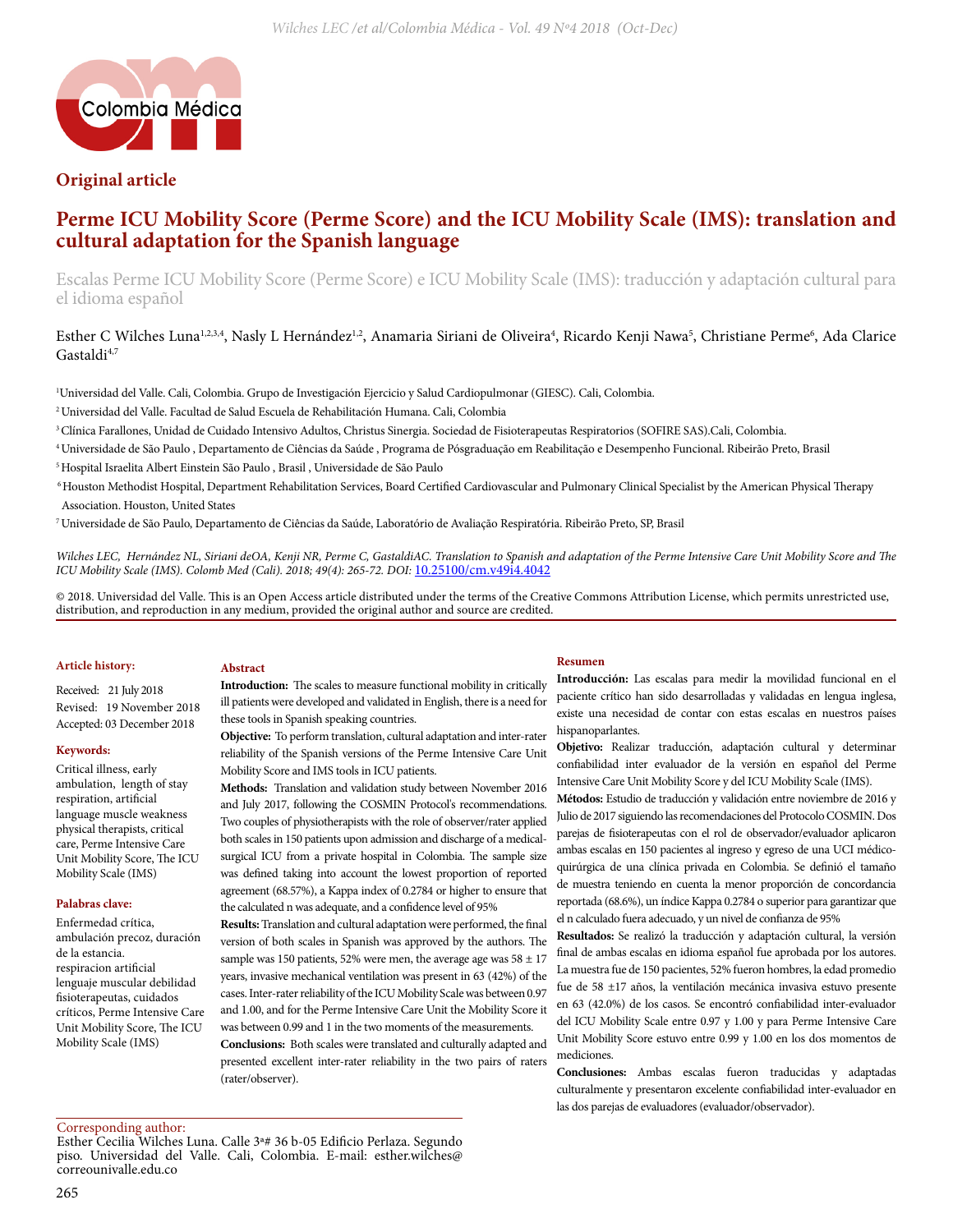# **Introduction**

Early mobilization in intensive care units (ICUs) is a strategy to improve functional recovery during and after prolonged critical illness, decrease ICU-acquired muscle weakness (ICU AMW), delirium, and also to reduce hospital stay<sup>1[-3](https://www.ncbi.nlm.nih.gov/pmc/tools/article-previewer/articles/instance/1668766/#B3)</sup>

The outcome measures described in the research on mobility in the critically ill patient were the length of ICU and hospital stay, the duration of mechanical ventilation, muscle strength, functionality and mortality<sup>4[,5](https://www.ncbi.nlm.nih.gov/pmc/tools/article-previewer/articles/instance/1668766/#B5)</sup>. However, none of these results constitute specific and sensitive assessments of the patient's mobility situation.

A total of 26 instruments to measure the function of critical patients was identified in a systematic review<sup>6</sup>; however, only six instruments were specifically designed to measure functional status in critical patients with a mobility-related concept, such as: Physical Function in Intensive Care Test scored (PFIT-s), Functional *Status Score for the ICU* (FSS-ICU), Chelsea Critical Care Physical Assessment Tool (CPAx), ICU Mobility Scale (IMS), Perme *Intensive Care Unit Mobility Score (Perme Score),* Surgical Intensive Care Unit Optimal Mobility Scale (SOMS), and they were originally designed in English $7-13$ .

Both the IMS and the *Perme Score* have demonstrated adequate levels of reliability when applied to diverse patient populations hospitalized in the ICU. Translation and cultural adaptation studies have been carried out in Portuguese and German over the last two years<sup>[14](https://www.ncbi.nlm.nih.gov/pmc/tools/article-previewer/articles/instance/1668766/#B14),[15](https://www.ncbi.nlm.nih.gov/pmc/tools/article-previewer/articles/instance/1668766/#B15)</sup>.

Given the increasing use of Early Mobilization (EM) in ICU patients<sup>[9,](https://www.ncbi.nlm.nih.gov/pmc/tools/article-previewer/articles/instance/1668766/#B9)[10,](https://www.ncbi.nlm.nih.gov/pmc/tools/article-previewer/articles/instance/1668766/#B10)[13](https://www.ncbi.nlm.nih.gov/pmc/tools/article-previewer/articles/instance/1668766/#B13)</sup>, there is a need in Spanish-speaking countries to have culturally valid instruments to longitudinally measure the ICU patient's physical function. To date, there are no known studies in our region that describe the functional mobility status of patients upon discharge from the ICU, probably due to the lack of reliable and valid tools to assess the mobility status during critical illness.

The use of an instrument that already exists in another country's a language and culture, must go through a cultural adaptation and validation process before being implemented in order to verify if the new version is reproducible and reliable<sup>[6](https://www.ncbi.nlm.nih.gov/pmc/tools/article-previewer/articles/instance/1668766/#B6)</sup>.

Having instruments to measure patient mobility will improve the early identification of deficiencies, allow for earlier intervention, and the provision of services that reduce the impact of hospitalization on the patient's functional independence and quality of life. The aim of the study was to carry out the translation and cultural adaptation, and to measure inter-rater reliability of the Spanish version of the Perme Score and the IMS.

### **Materials and Methods**

### Patients and methods

We conducted a translation and validation study following the COSMIN checklist's criteria (Consensus-based Standards for the Selection of Health Measurement Instruments)<sup>[16](https://www.ncbi.nlm.nih.gov/pmc/tools/article-previewer/articles/instance/1668766/#B16)</sup>. The authors of the original version of the two scales authorized the process. This study was approved by the Human Ethics Committee of Universidad del Valle and the Committee of the Institution (002-005) where the research was conducted in the period from November 2016 to July 2017

### Scales Description

The "Perme Intensive Care Unit Mobility Score" (Perme Score), has good inter-rater reliability (ICC: 0.98801) (13), and was translated and validated into Portuguese in ICU patients (inter-rater reliability (κ: >0.9 e: >0.9 for most of the domains). It contains 15 items grouped into 7 categories: mental state, potential barriers to mobility, functional strength, bed mobility, transfers, walking and resistance. The score varies from 0 to 32; uses a maximum range of 2 to 4 points for each of the 15 items included. A high total score indicates few barriers to mobility and minimal assistance required for mobility activities<sup>[11](https://www.ncbi.nlm.nih.gov/pmc/tools/article-previewer/articles/instance/1668766/#B11)</sup>.

The ICU Mobility Scale (IMS) is a tool with a good inter-rater reliability of 0.83 (95% CI: 0.76-0.90), has scores ranging from 0 to 10 according to the mobility activities, and allows scoring mobility of the patient from the moment in which he is bed-ridden until he independently walks without a walker and without the help of another person. In the IMS, higher scores are associated with greater mobility<sup>[10](https://www.ncbi.nlm.nih.gov/pmc/tools/article-previewer/articles/instance/1668766/#B10)</sup>, this scale have been translated and validated to Portuguese with good reliability<sup>[14](https://www.ncbi.nlm.nih.gov/pmc/tools/article-previewer/articles/instance/1668766/#B14)</sup>.

### Translation and transcultural adaptation

This procedures were carried out between November and December 2016. In this phase, eight physiotherapists with experience in critical patients participated in addition to the certified translators. The certified translators (certified by the Ministry of Foreign Affairs of Colombia), were bilingual and native Spanish speakers, one of the translators (T1) had experience in translations in the medical field and the other translator (T2) had no translation experience in this field area. Each of them independently translated each scale into Spanish (T1 and T2).

### Translation synthesis  $(T1 + T2)$  "conciliation"

The translated versions were analyzed comparing item by item with the original scales in English by a physiotherapist with experience in critical patient care, bilingual and native Spanish speaker, arriving at a conciliated version.

This conciliated version was presented to a group of experts of 8 physiotherapists with a minimum experience of two years in critical care and intermediate English proficiency, who received the two formats of both scales translated into Spanish and the original format in English two weeks before the meeting for analysis and reflection. Questions and specific suggestions for change were sent to the main researcher and were analyzed and reviewed in a plenary, generating a corrected version in Spanish that was easy to understand for all participants.

#### Re-translation

The corrected version of the scales in Spanish was translated (RT1 and RT2) back into English by two certified translators fluent in English and Spanish. These translators did not have contact with the original version of the scale in English nor did they know the initial translation process. The re-translation (Spanish to English) and the original English version of both scales were compared, and no significant differences were identified between them that would affect the meaning of the items. This re-translation was sent to the authors of each scale, to ensure that the Spanish version really reflected the content of the original version.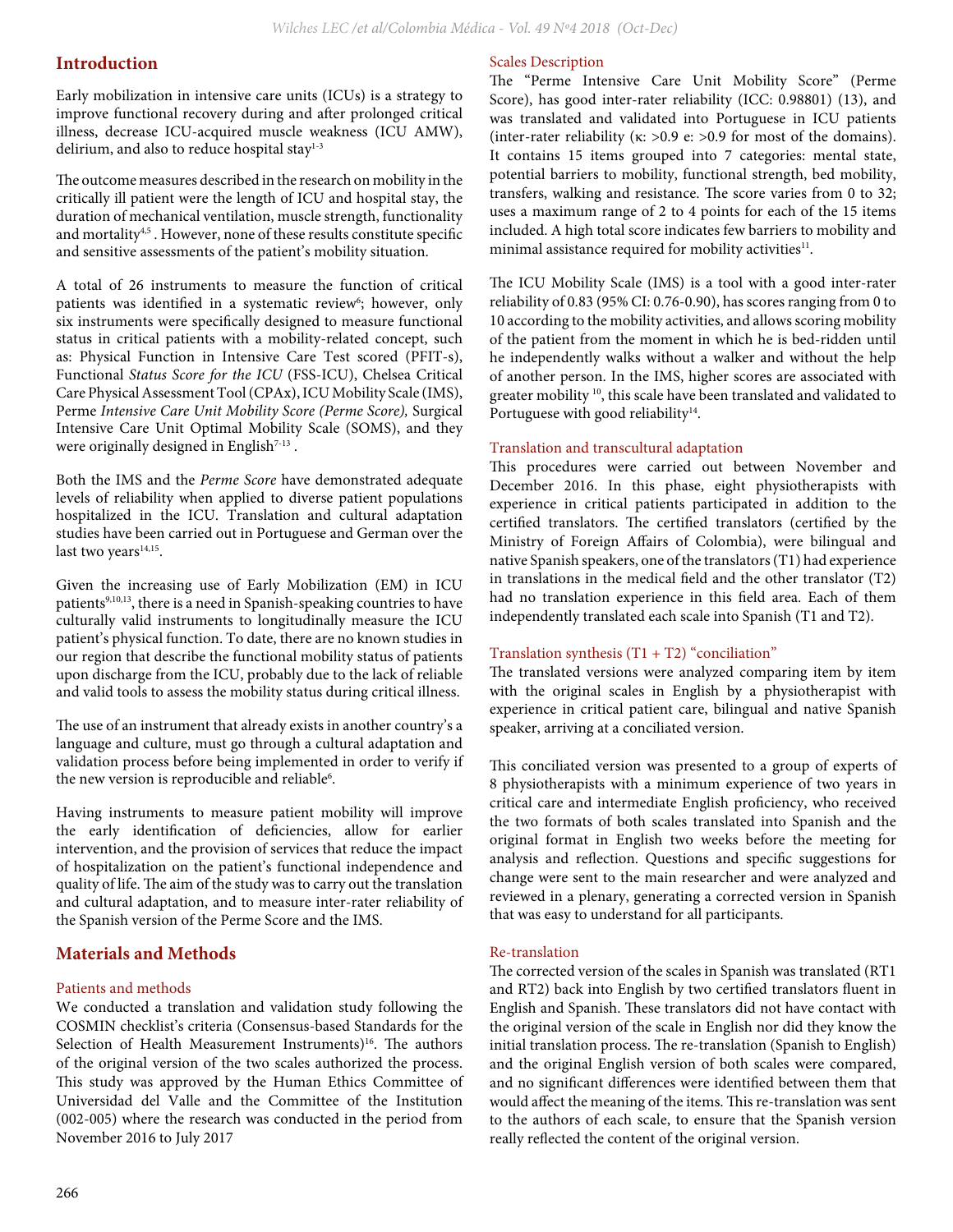#### **Table 1.** Translation and final version of the Perme Score. Spanish version.

| Original description                                                                           | Translator 1             | Translator 2                                                                         | $T1-2$                                                                                                                                                                                                                                                                                                                  | <b>Final Version</b>     |
|------------------------------------------------------------------------------------------------|--------------------------|--------------------------------------------------------------------------------------|-------------------------------------------------------------------------------------------------------------------------------------------------------------------------------------------------------------------------------------------------------------------------------------------------------------------------|--------------------------|
| Perme Score Instructions                                                                       | Perme ICU Mobility Score | Perme ICU Mobility Score                                                             | Instructions for the Perme ICU Mo- Perme Score<br>bility Score                                                                                                                                                                                                                                                          |                          |
| 2. "blink your eyes"                                                                           | Blink                    | Blink                                                                                | open and close your eyes                                                                                                                                                                                                                                                                                                | Open and close your eyes |
| 5. "a drip"                                                                                    | Venocolysis              | Venocolysis                                                                          | Drips                                                                                                                                                                                                                                                                                                                   | Intravenous drips        |
| 7. "semi-recumbent position"                                                                   | Semi-recumbent position  | A partially reclined position.                                                       | Semi-lying position                                                                                                                                                                                                                                                                                                     | Semi-lying position      |
| 9. "Supine to sit"                                                                             | From supine to sitting   | From supine to sitting                                                               | Supine to sitting                                                                                                                                                                                                                                                                                                       | From supine to sitting   |
| 10. "Static sitting balance"                                                                   | Static sitting balance   | Static sitting balance                                                               | Static sitting balance                                                                                                                                                                                                                                                                                                  | Static sitting balance   |
| 11. "Sit to stand"                                                                             | From sitting to standing | From sitting to standing                                                             | Sitting to standing                                                                                                                                                                                                                                                                                                     | From sitting to standing |
| 12. "Static standing balance"                                                                  | Static standing balance  | Static standing balance once the Static standing balance<br>position was established |                                                                                                                                                                                                                                                                                                                         | Static standing balance  |
| 15. "Endurance (distance walked<br>in 2 minutes including sitting<br>or standing rest periods" | sitting or standing rest | sitting or standing rest                                                             | Resistance (the distance walked in Resistance (the distance walked in Resistance (the distance walked in Resistance (the distance walked in<br>2 minutes including the periods of 2 minutes including the periods of 2 minutes including the periods of 2 minutes including periods of sit-<br>sitting or standing rest | ting or standing rest    |

### **Table 2.** Translation and final version of the ICU Mobility Scale (IMS)

| Classification | Original description                  | Translator 1                 | Translator 2                 | Final version                     |
|----------------|---------------------------------------|------------------------------|------------------------------|-----------------------------------|
| 3              | Assistance                            | Assistance                   | Assistance                   | Help                              |
| 4              | Standing lifter device or title table | Lifting device or tilt table | Lifting device or tilt table | Stand-up device or stand-up table |
| 5              | Standing lifter device                | Lifting device               | Lifting device with wheels   | Standing device                   |
| 6              | Marching on spot                      | Static march                 | March in place               | March in place                    |
| $7 - 11$       | Yards                                 | Meters                       | Meters                       | Meters                            |

#### Translation and cultural adaptation results

There was match between the translators during the drafting of the T1 and T2 versions. Based on the analysis of the notes issued at the expert meeting, recommendations arose related to practical aspects for the application of the two scales in Spanish (T1-T2):

- For the Perme Score.
- Could the graphic form of the domain items of the potential barriers in item 5 be modified? In practical terms, the statements are more visible if they are vertical.
- Could the instructions have more specific definitions to merge the assistance percentage during transfers?
- In the Gait item, could we convert distance units from feet to meters? In Colombia and a large part of Spanish-speaking countries, the unit of measurement commonly used for distance is meters.

[Tables 1](https://www.ncbi.nlm.nih.gov/pmc/tools/article-previewer/articles/instance/1668766/table/t1/) and 2 describe the items in which discrepancies were identified among the translators, the suggestions of the physiotherapists in the T1-T2 version, and those made by the authors of the scales.

### Re-translation into english

The two versions of each scale retranslated to the English language were obtained. The divergences found between the original versions in English and the versions re-translated from Spanish were resolved by discussing with the research team, and the final version of both scales was obtained in Spanish. The original authors of both scales approved the final version in Spanish.

#### Inter-rater reliability

This process was carried out between February and June 2017. The final version of both scales was used to determine their interrater reliability. Initially 4 physiotherapists were trained in the application of both scales and a pilot test was carried out with a convenience sample with 30 patients. The approximate time for the application of the IMS was less than two minutes, and less than five minutes for the Perme Score.

The inter-rater reliability study was conducted in an adult 14-bed ICU in a hospital of the third level of complexity. The sample size was calculated using the advance estimate of Perme et al<sup>[11](https://www.ncbi.nlm.nih.gov/pmc/tools/article-previewer/articles/instance/1668766/#B11)</sup>. The Kappa indices reported for this work ranged between 0.2748 and 0.9474 and the proportions of agreement were between 68.6% and 100% for the 15 items evaluated in this study. To calculate the sample size of the present study, the lowest proportion of reported agreement was taken (68.6%) and it was defined that the target Kappa index was 0.2784 or higher as than 0 to ensure that the calculated n was adequate. According to the above, the standard error for Kappa was calculated equal to zero with a confidence level of 95%, obtaining an EE: 0.1420.

The sample size was calculated using the following formula:

$$
n = \frac{0.6857}{0.6857(0.1420)2(1 - 0.6857)} = 108.2
$$

Resulting in a sample size of 108 patients. Taking into account possible drop outs and that the selection process was performed by incomplete balanced blocks, a sample of 150 patients was considered convenient.

### Raters preparation and pilot study

A 12-hour training was conducted for the 4 physiotherapists who were in charge of the data collection; each professional evaluated each patient and recorded the duration, execution, comments and questions generated during the process. Patients who were assessed in this pilot test had characteristics similar to those of the sample.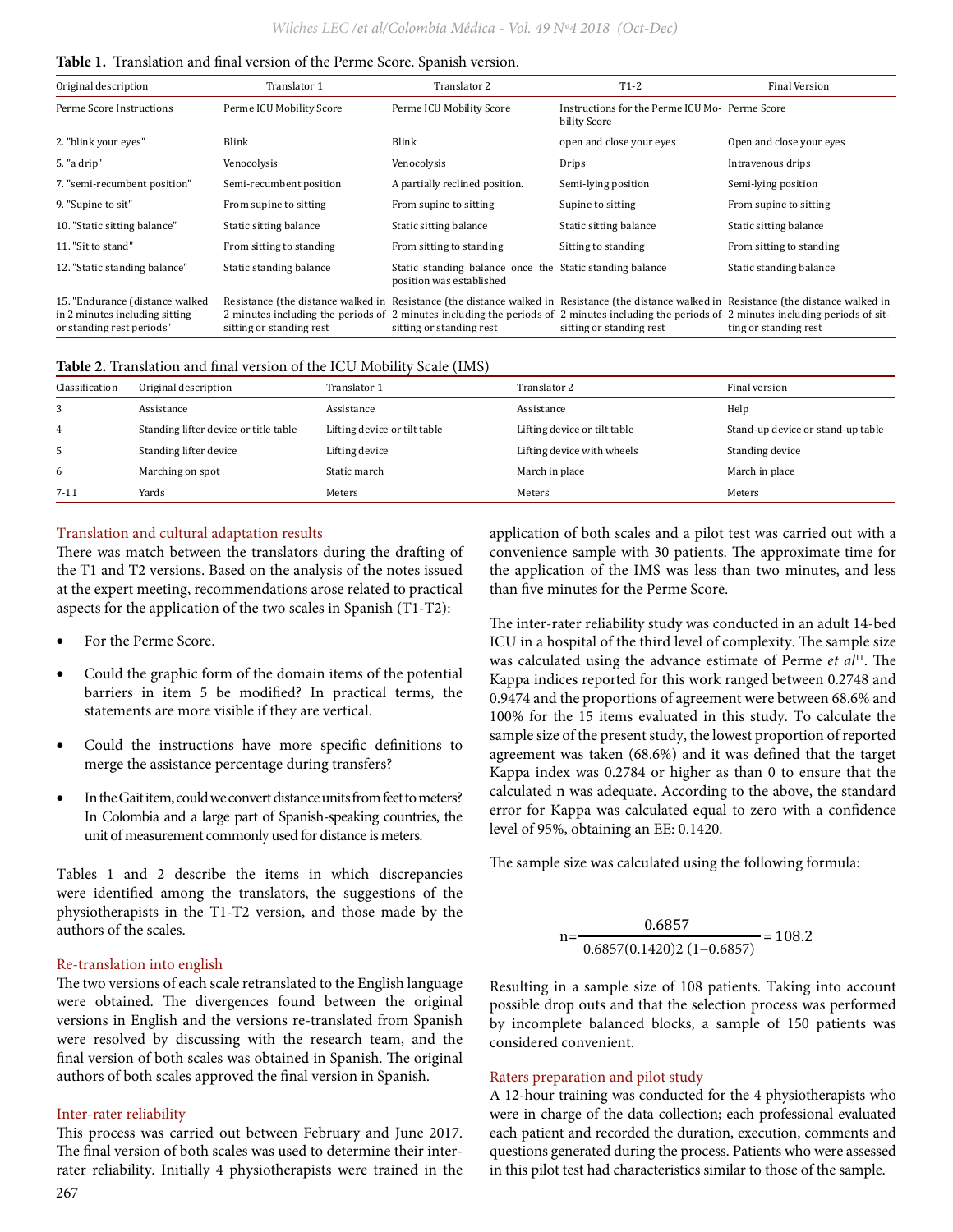### Validation process

To evaluate the inter-rater reliability of both scales, these were applied to 150 patients. Patients were over 18 years of age, with independent mobility before admission to the ICU (Barthel score above 90), reported by the closest relatives or by the patient (based on their health situation 7 days before admission to the ICU), we excluded patients with hearing loss, patients who were transferred from other units without clinical data, patients with re-admission to the ICU, patients with unstable fractures or injuries that prevented EM or who did not speak Spanish. All family members and patients, if the clinical condition allowed, signed informed consent prior to their participation in the study. The application of the scales was carried out at two different times (24 hours upon admission/discharge from the ICU).

Two pairs of trained raters were formed who independently applied the two scales at the same time for the same patient. Rater "A", specialist physiotherapist (over 5 years of experience) evaluated the patient, the rater "B", physiotherapist without specialization (with over 5 years of experience) observed the entire process. Both raters registered their results (in scoring forms) after completing the application of the two scales and before performing physiotherapy.

The scoring forms of the two scales were completed separately, without communication between the raters. Rater "B" was responsible for recording the other variables of the study (sociodemographic, diagnosis, mechanical ventilation time, Apache II score (Acute Physiology And Chronic Health Evaluation II), time of stay in ICU, type of weaning, place of discharge).

The two scales and the raters were randomized per incomplete balanced blocks using sealed envelopes. The main researcher and the ICU work team were masked.

The institution's standardized EM checklist was used before the application of the scales, related to the indications, with hemodynamic, psychic and motor stability.

### Inter-rater reliability process analysis

Once the information recorded in the collection formats was verified, it was entered into a database designed in Excel 2013. The SPSS 22 program was used for the statistical analysis.

For the description of the patients' clinical characteristics, the central trend, mean and median measures were used, the standard deviation (SD) was used as a measure of dispersion, and absolute frequencies and percentages (%) were used according to the type and distribution of each variable.

To assess the inter-rater reliability (observer/rater) for the scores of the IMS and Perme Score at both times, the intraclass correlation index (ICC) was used and 95% confidence intervals (95% CI) were determined with a level of significance of *p*: <0.05. The classification of Landis and Koch<sup>17</sup> was taken into account for the interpretation of the ICC values (0: Poor, 0.01-0.20: mild; 0.21-0.40: regular, 0.41-0.60: moderate; 0.61-0.80: Substantial, 0.81-1.00: Almost perfect). To verify the agreement between the raters, the Kappa index was used and interpreted as a direct relation from 0 to 1, where 0 is greater disagreement and 1 perfect agreement, qualitatively values greater than 0.8 were interpreted as excellent, greater than 0.7 strong, and greater than 0.6 good. Dispersion graphs were used between the measurements obtained by the observers and raters at each moment, and the Bland Altman graph was used in the end. The Kolmogorov test was used to test the normality of the distribution of the IMS and Perme Score.

# **Results**

## Patients' clinical characteristics

During the data collection period, 150 patients were included. [Figure 1](https://www.ncbi.nlm.nih.gov/pmc/tools/article-previewer/articles/instance/1668766/figure/f1/)  shows the recruitment and the flow of participants. For 5 months, 354 patients were admitted to the ICU; out of these, 194 presented exclusion criteria, 15 patients were not assessed.

The clinical characterization is described in [Table 3](https://www.ncbi.nlm.nih.gov/pmc/tools/article-previewer/articles/instance/1668766/table/t3/). Males were 52.0% and the average age was 58 ±17 years; 55.3% were hospitalized for clinical reasons, with cardiac issues being the most prevalent hospitalization reason. Invasive mechanical ventilation was present in 63 (42.0%) of the cases and easy weaning occurred in 81.0% of patients.

In order to verify the inter-rater agreement (observer/rater), the intraclass correlation coefficient (ICC) was used with a confidence interval (CI) of 95%. Values close to one for the ICC were obtained



**[Figure 1.](https://www.ncbi.nlm.nih.gov/pmc/tools/article-previewer/articles/instance/1668766/figure/f1/)** Recruitment and flow of participants.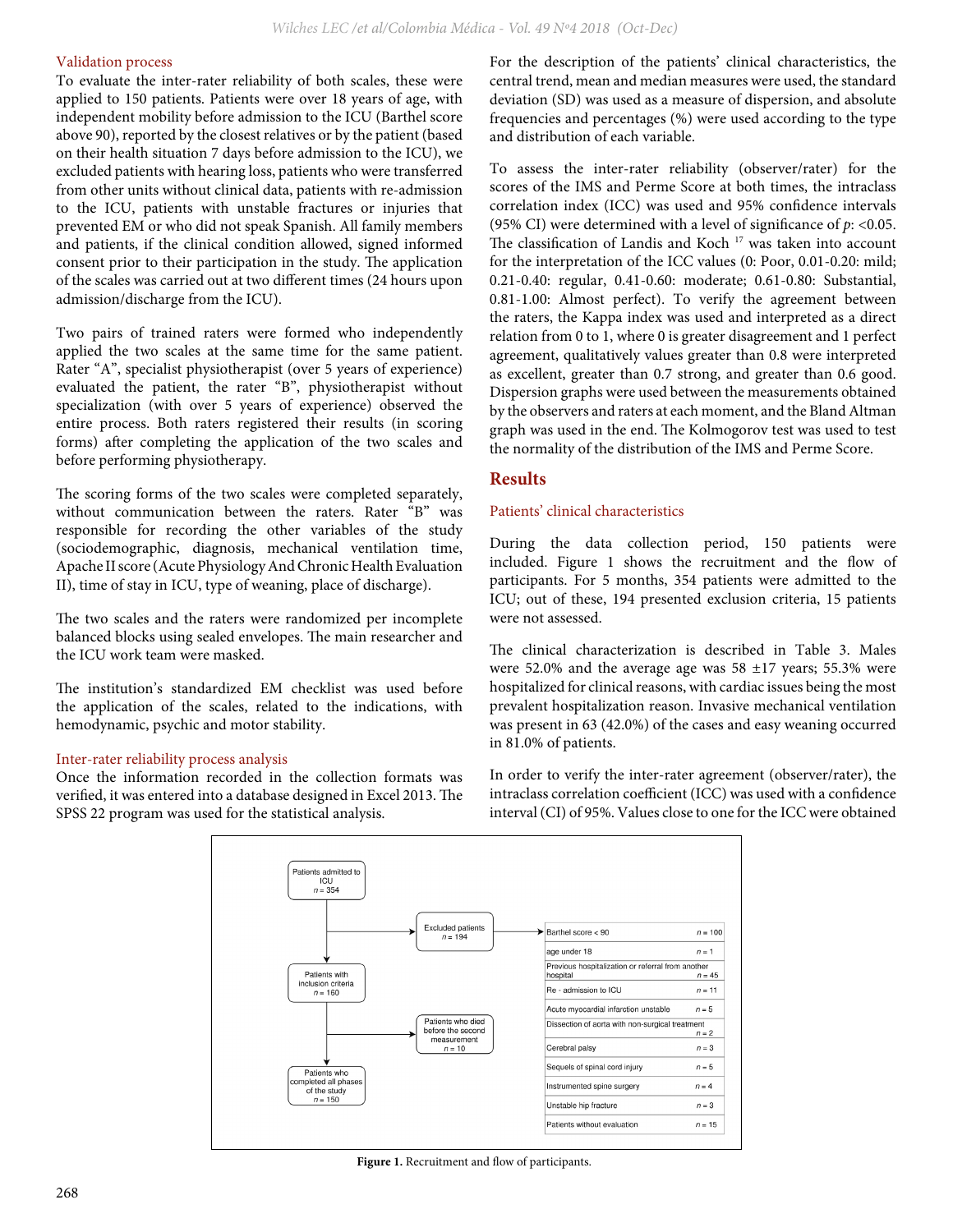| Characteristics                                      | Mean/Median/Percentages $n = 150$ |
|------------------------------------------------------|-----------------------------------|
| Age (Mean/Range)                                     | 58.4 (18-92)                      |
| Male gender (%)                                      | 78 (52.0)                         |
| Reason for admission:                                |                                   |
| Clinical                                             |                                   |
| Cardiac n (%)                                        | 40 (26.7)                         |
| Respiratory n (%)                                    | 14 (9.3)                          |
| Gastrointestinal n (%)                               | 9(6.0)                            |
| Neurological n (%)                                   | 1(0.7)                            |
| Sepsis n (%)                                         | 7(4.7)                            |
| Other n (%)                                          | 12(8.0)                           |
| Surgical                                             |                                   |
| Cardiac n (%)                                        | 32 (21.3)                         |
| Neurosurgery n (%)                                   | 17 (25.4) 17 (11.3)               |
| Trauma n (%)                                         | 4(2.6)                            |
| Other n (%)                                          | 14(9.3)                           |
| Invasive mechanical ventilation n (%)                | 63 (42.0)                         |
| Tracheostomy n (%)                                   | 8(5.3)                            |
| Time (days) of mechanical ventilation Mean (95% CI)  | $2.8(1.8-3.6)$                    |
| Type of weaning                                      |                                   |
| Easy Weaning n (%)                                   | 51 (81.0)                         |
| Prolonged weaning n (%)                              | 12 (19.0) *                       |
| Time (days) of weaning (Median, RIC) (Median, RIC)   | $1(0-1)$                          |
| Total time (days) in intensive care unit (Mean ± SD) | $4.63 \pm 5.93$                   |
| Discharge                                            |                                   |
| Intermediate care unit (%)                           | 127 (84.7)                        |
| Hospitalization (%)                                  | 9(6.0)                            |
| Others (%)                                           | 14(9.3)                           |
| Deceased (%)                                         | 10(6.7)                           |
| Sedatives n (%)                                      | 32 (21.3)                         |
| Analgesics n (%)                                     | 32 (21.3)                         |
| Muscle relaxants n (%)                               | 3(2.0)                            |
| APACHE II (Mean ± SD)                                | $15 \pm 8$ **                     |

**Table 3.** Patients' clinical characteristics

SD: Standard deviation; \* 5 Patients deceased;

\*\* Measured in 97 patients, IQR: Interquartile range.

in both scales and measurements in the two moments. This shows an excellent agreement between raters and observers for both scales.

Considering that the analysis in general terms could mask reliability problems between the scores of each observer/rater pair, it was necessary to analyze each pair at the two moments of the measurements. When analyzing the results of the IMS in pairs it was observed that an excellent ICC was obtained for all roles (observer/rater) for the first measurement, obtaining values of one (1) in three of the four rater-observer combinations, while only one of the couples obtained an intraclass correlation of 0.941, which corresponds to a high correlation. Results similar to those of the first measurement were found in the second measurement

of the IMS. The intraclass correlation index was 1 in three of the four combinations of couples, and 0.96 in one of the pairs ([Table 4](https://www.ncbi.nlm.nih.gov/pmc/tools/article-previewer/articles/instance/1668766/table/t4/)).

When analyzing the results of the Perme Score in pairs, it was found that an excellent ICC was obtained for the first measurement, with values of one (1) in two of the four rater-observer combinations, while two of the observer/rater combinations obtained an ICC of 0.999.

Results similar to those of the first measurement were also found in the second measurement for the Perme Score. The ICC was excellent in three of the four combinations and 0.998 in one of the pairs [\(Table 5\)](https://www.ncbi.nlm.nih.gov/pmc/tools/article-previewer/articles/instance/1668766/table/t5/).

|  | Table 4. Intraclass Correlation Coefficient. ICU Mobility Scale (IMS). First and Second measurements in the two pairs of raters. |  |  |  |  |  |
|--|----------------------------------------------------------------------------------------------------------------------------------|--|--|--|--|--|
|--|----------------------------------------------------------------------------------------------------------------------------------|--|--|--|--|--|

|                               |       | Measurement 1 Admission to ICU | Measurement 2 Discharge from ICU |                             |  |
|-------------------------------|-------|--------------------------------|----------------------------------|-----------------------------|--|
| Couple/role                   | ICC   | 95% confidence interval ICC    |                                  | 95% confidence interval ICC |  |
| Ft.1 - Rater Ft. The Observer | 1.000 | $(1.000 - 1.000)$              | 1.000                            | $(1.000 - 1.000)$           |  |
| Ft. E1- Rater Ft. 1- Observer | 0.941 | $(0.885 - 0.970)$              | 1.000                            | $(1.000 - 1.000)$           |  |
| Ft. E 2- Rater Ft. 2-Observer | 1.000 | $(1.000 - 1.000)$              | 1.000                            | $(1.000 - 1.000)$           |  |
| Ft.2 - Rater Ft. E 2-Observer | 1.000 | $(1.000 - 1.000)$              | 0.959                            | $(0.926 - 0.977)$           |  |

For all ICC *p* <0.05

ICC: Intraclass Correlation Coefficient

Ft. E: Specialist physiotherapist with over 5 years of experience

Ft: Physiotherapist without specialization with over 5 years of experience

ICU: Intensive care unit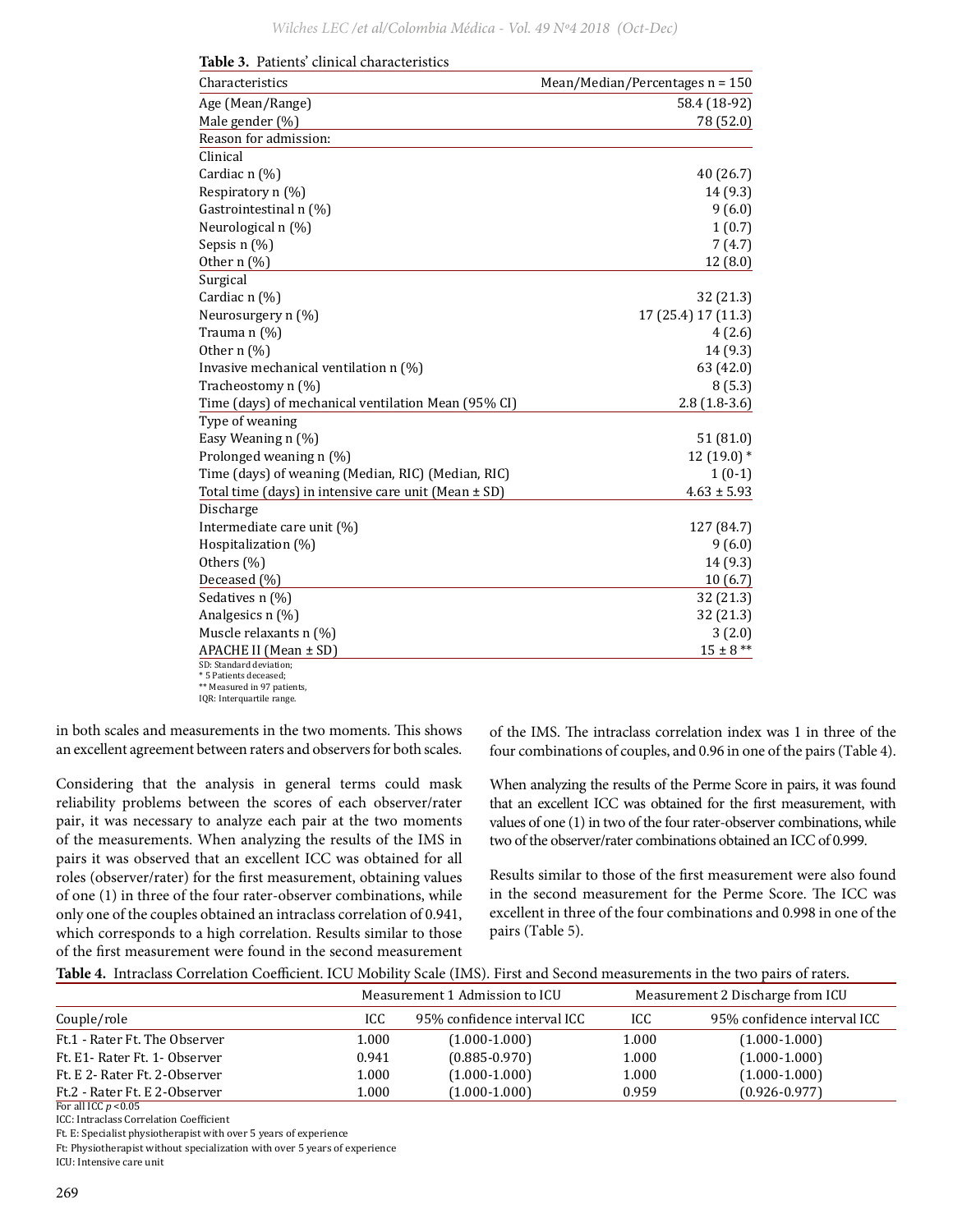|--|

|                                  |       | Measurement 1 Admission to ICU |            | Measurement 2 Discharge from the ICU |
|----------------------------------|-------|--------------------------------|------------|--------------------------------------|
| Couple/role                      | ICC   | IC 95% ICC                     | <b>ICC</b> | IC 95% ICC                           |
| Ft. 1 - Rater. FT. E. 1 Observer | 0.999 | $(0.998 - 0.999)$              | 1.000      | $(1.000 - 1.000)$                    |
| Ft. E1- Rater. Ft. 1- Observer   | 0.999 | $(0.998 - 1.000)$              | 0.998      | $(0.997 - 0.999)$                    |
| Ft. E2-Rater. Ft.2-Observer      | 1.000 | $(1.000 - 1.000)$              | 1.000      | $(1.000 - 1.000)$                    |
| Ft.2-Rater Ft. E 2-Observer      | 1.000 | $(1.000 - 1.000)$              | 1.000      | $(1.000 - 1.000)$                    |

For all ICC *p* <0.05 ICC: Intraclass Correlation Coefficient.

Ft. E: Specialist physiotherapist with over 5 years of experience

Ft: Physiotherapist without specialization with over 5 years of experience

ICU: Intensive care unit

|  |  |  |  | Table 6. Analysis of agreement between the ICU Mobility Scale (IMS) and Perme Score. |
|--|--|--|--|--------------------------------------------------------------------------------------|
|--|--|--|--|--------------------------------------------------------------------------------------|

|                          | Measurement 1 Admission to ICU |                    |                  | Measurement 2 Discharge from the ICU |                    |                  |
|--------------------------|--------------------------------|--------------------|------------------|--------------------------------------|--------------------|------------------|
|                          | Kappa Index                    | * Mean             | * 95% CI         | Kappa Index                          | * Mean             | * 95% CI         |
|                          |                                | <b>Differences</b> | Mean Differences |                                      | <b>Differences</b> | Mean Differences |
| ICU Mobility Scale (IMS) | 0.988                          | -0.007             | $-0.153, 0.167$  | 0.992                                | $-0.035$           | $-0.858, 0.787$  |
| Perme Score              | 0.967                          | $-0.013$           | $-0.333, 0.307$  | 0.985                                | 0.028              | $-0.491, 0.542$  |

\* Bland and Altman analysis results

[Table 6](https://www.ncbi.nlm.nih.gov/pmc/tools/article-previewer/articles/instance/1668766/table/t6/)  presents the concordance analysis for the IMS and the Perme Score between rater/observer upon admission to, and discharge from, the ICU. In both measurements the results of the Bland and Altman analysis showed a uniform behavior of the differences around zero. The Kappa Index presented values higher than 0.95 for both scales.

# **Discussion**

The present work represents the first report of translation, cultural adaptation and inter-rater reliability of the Perme Score and the IMS in Spanish. The authors consider that since currently there are not valid scales in Spanish to assess functional mobility in the ICU context, the results of this research may be appropriate for teams of Spanish-speaking health care professionals and institutions to guide early mobilization interventions in the critical patient.

The recommendations of a protocol were followed in the Spanish translation and the cultural adaptation of the Perme Score and the IMS, and both scales are easy to apply in critical patients. Translations and cultural adaptations of both scales exist for several countries, which facilitates the comparison between the studies carried out<sup>14,15</sup>.

The sample size  $(n = 150)$  in this study is greater than that used in the validation of the original versions of both scales, Nawa *et al*[18](https://www.ncbi.nlm.nih.gov/pmc/tools/article-previewer/articles/instance/1668766/#B18), ( $n= 20$ ) and Hodgson *et al*<sup>19</sup>, ( $n= 100$ ); and than the translation and validation to Portuguese (n= 103).

The age, sex and medical diagnoses of the present study's sample are very similar to the demographic variables of the samples used in the validation studies<sup>14,[18,](https://www.ncbi.nlm.nih.gov/pmc/tools/article-previewer/articles/instance/1668766/#B18)19</sup>. But unlike the other studies, information on the level of functionality prior to admission to the ICU was inquired through the Barthel Index, because the authors consider that this avoided selection biases that could interfere with the results.

The sample was recruited in patients with different medical diagnoses and the severity was classified upon admission to the ICU with the APACHE II.

The original validation studies of the Perme Score and the IMS also report the use of APACHE II. Hodgson et al.<sup>19</sup>, an average APACHE II score of 19 (SD 7) found; Nawa et al.<sup>18</sup>, a median of 16.5 report with an Interquartile Range (IQR) of 7 to 30 points. In our study, we found an average score of 15 (SD 8); results similar to those reported in the original studies, suggesting that in the three studies the scales were used in patients in a wide range of severity

Parry *et al.*<sup>[6](https://www.ncbi.nlm.nih.gov/pmc/tools/article-previewer/articles/instance/1668766/#B6)</sup>, mention that the relevant measurement properties to consider when selecting an instrument include, among others, the ability to obtain accurate results within or between the raters (intra- and inter-rater reliability, respectively).

In the reviewed publications, no studies were identified that assessed the inter-rater reliability in two pairs in the rater/observer role, in two different moments. Hodgson *et al*. [19,](https://www.ncbi.nlm.nih.gov/pmc/tools/article-previewer/articles/instance/1668766/#B19) evaluated the inter-rater reliability of the IMS, between a nurse, an expert physiotherapist and a junior physiotherapist, evaluating each patient within 30 min of each other on the same day. Nawa *et al*[18,](https://www.ncbi.nlm.nih.gov/pmc/tools/article-previewer/articles/instance/1668766/#B18) evaluated the inter-rater reliability of the Perme Score, but in a single moment and with a single pair of raters (rater "A" evaluated the patient and rater "B" observed the entire process). Kawaguchi *et al*. also evaluated the inter-rater reliability of both scales following the same methodology reported by Nawa et al<sup>[14](https://www.ncbi.nlm.nih.gov/pmc/tools/article-previewer/articles/instance/1668766/#B14)[,18,](https://www.ncbi.nlm.nih.gov/pmc/tools/article-previewer/articles/instance/1668766/#B18)19</sup>. High reliability values were reported in all the previous studies.

To identify the inter-rater reliability, the measurements were made by two pairs of raters made up of a physiotherapist without specialization (Ft.) with over 5 years of experience and a physiotherapist specializing in cardiopulmonary physiotherapy (Ft.E) with over 5 years of experience; each pair at two different times (24 hours upon admission to/discharge from the ICU), with a randomization of the order of the observer/rater role in each pair, made the measurements without knowing the scores obtained.

These methods differ from the validation studies of the original scales; the authors consider that changing roles during assessments favored reducing biases related to commands, approach and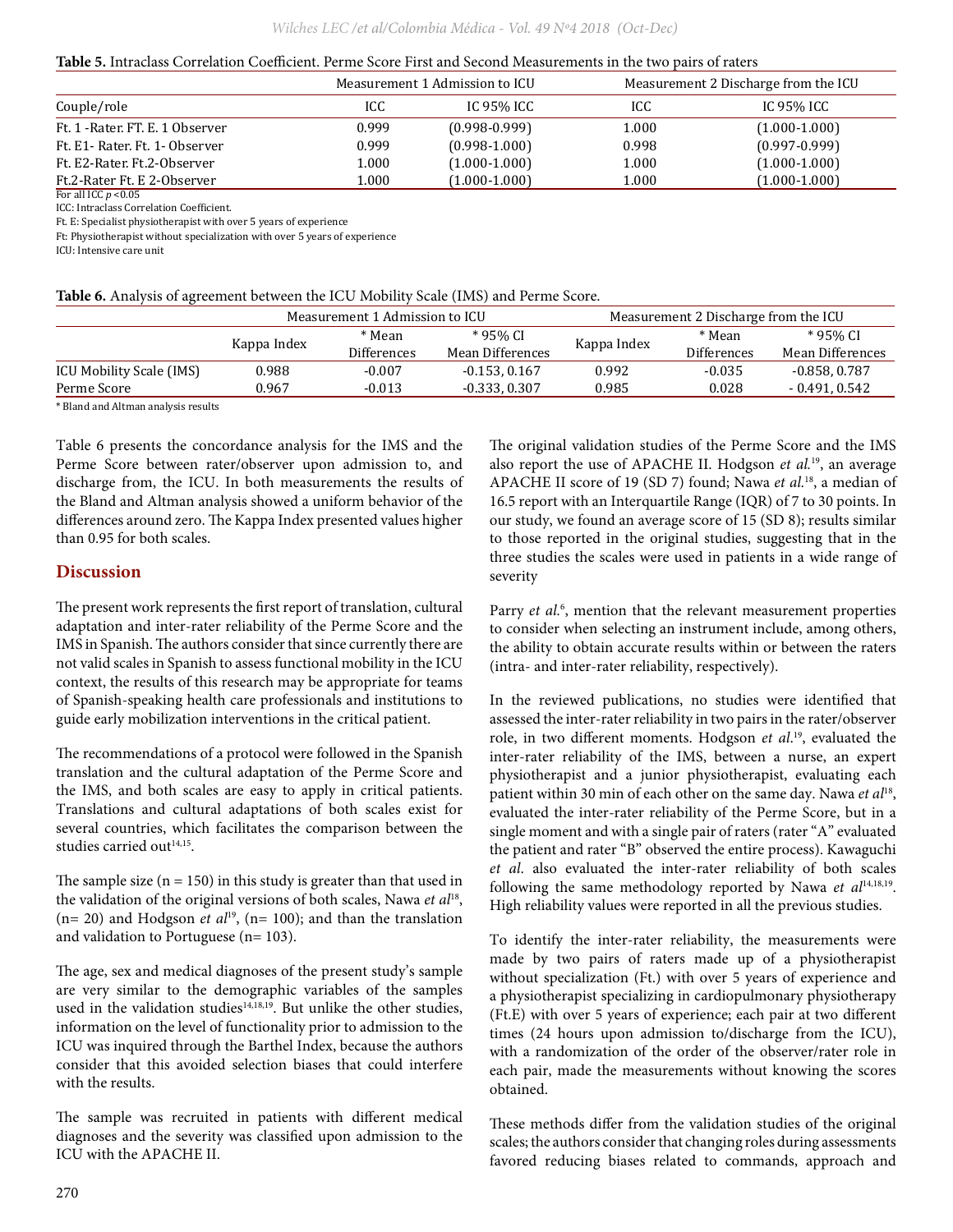orientations to patients, which are factors that may be different from one professional to another and influence the scores. They also assume that a greater number of raters who rotate the rater/ observer role represent a situation closer to what happens in an ICU with different professionals assessing the patient at different times, which makes our results applicable.

In this study we observed a high concordance and absence of significant differences between the observer/rater roles for the two scales in the two measurement moments. The authors of the research consider that this could be related to the training carried out, the appropriate learning and the clinical experience.

For the authors, it is important to note that, unlike the original validation processes of both scales, making the measurements at two different times allowed discriminating between the environments of ICU admission and the successive changes in the mobility of patients in the ICU context. They also consider that the randomization in the observer/rater role avoided the bias that the assessment could be conditioned by the recall effect of the first.

The study's methodological strengths are related to the randomization per incomplete balanced blocks to establish the rater/observer role, achieving a similar number of patients in each pair; with the heterogeneity in the patients' severity; with the strategies implemented to reduce the possibility of information and selection bias, and to control confusion factors, such as the masking of the main researcher and the measurements results and the quality control carried out to the information collection and analysis processes.

The study's authors identified the following limitations: having been carried out in a single institution, not having taken into account other professionals of the ICU team (who could use the scales) and the absence of other functional assessments such as muscle strength. However, these aspects do not affect the validity of the results, bearing in mind that this study did not evaluate the effects of EM interventions.

Further research is recommended regarding the use of scales to evaluate early mobility protocols, and to analyze other clinimetric properties of both scales. Although the translation was done in Colombia, it is feasible to use it in other Spanishspeaking countries, since the translation and cultural adaptation process took into account that the final Spanish version was the reflection of the original version in English, and that it was easy to understand, avoiding the use of ambiguous terms or local idioms [20](https://www.ncbi.nlm.nih.gov/pmc/tools/article-previewer/articles/instance/1668766/#B20),[21](https://www.ncbi.nlm.nih.gov/pmc/tools/article-previewer/articles/instance/1668766/#B21).

# **Conclusions**

The process of translation, cultural adaptation and reliability of the Perme Score and the IMS was carried out with a rigorous methodology, and both scales are available in Spanish with an excellent inter-rater reliability at two different times (24 hours upon admission/discharge from the ICU). The use of both tools is recommended in the critical patient care context to guide and quantify EM interventions.

# Acknowledgments:

To all the patients who participated in the study, to Drs. Carol Hodgson and Christiane Perme for allowing the use of *The ICU Mobility Scale (IMS) and Perme Intensive Care Unit Mobility Score* for translation and cultural adaptation; to the physiotherapists who took the measurements, to the entire ICU work team and to CHRISTUS SINERGIA Clínica Farallones for allowing the project to be carried out in their facilities.

# Funding:

This research was funded by the authors and there were no external contributions from funding sources.

# Conflict of interests:

None declared

# **References**

1. Hodgson CL, Berney S, Harrold M, Saxena M, Bellomo R. Clinical review: early patient mobilization in the ICU. Crit Care. 2013; 17: 207-13. doi: 10.1186/cc11820.

2. Barr J, Fraser GL, Puntillo K, Ely EW, Gélinas C, Dasta JF, *et al*. Clinical practice guidelines for the management of pain, agitation, and delirium in adult patients in the intensive care unit. Crit Care Med. 2013; 41: 263-306. doi:10.1097/CCM.0b013e3182783b72

3. Zanni JM, Korupolu R, Fan E, Pradhan P, Janjua K, Palmer JB, *et al*. Rehabilitation therapy and outcomes in acute respiratory failure: an observational pilot project. J Crit Care. 2010; 25:254-62. doi: 10.1016/j.jcrc.2009.10.010

4. Hanekom SD, Faure M, Coetzee A. Outcomes research in the ICU: an aid in defining the role of physiotherapy. Physiother Theory Pract 2007; 23:125-35.

5. Taito S, Shime N, Ota K, Yasuda H. Early mobilization of mechanically ventilated patients in the intensive care unit. J Intensive Care. 2016: 29; 4:50. Doi: 10.1186/s40560-016-0179-7

6. Parry SM, Huang M, Needham DL. Evaluating physical functioning in critical care: considerations for clinical practice and research. Critical Care. 2017; 21:249. doi: 10.1186/s13054- 017-1827-6.

7. Skinner EH, Berney S, Warrillow S, Denehy L. Development of a physical function outcome measure (PFIT) and a pilot exercise training protocol for use in intensive care. Crit Care. 2009; 11: 110-5.

8. Zanni JM, Korupolu R, Fan E, Pradhan P, Janjua K, Palmer JB, *et al*. Rehabilitation therapy and outcomes in acute respiratory failure: an observational pilot project. J Crit Care. 2010; 25(2):254- 62. doi: 10.1016/j.jcrc.2009.10.010.

9. Corner EJ, Wood H, Englebretsen C, Thomas A, Grant RL, Nikoletou D, *et al*. The Chelsea critical care physical assessment tool (CPAx): validation of an innovative new tool to measure physical morbidity in the general adult critical care population; an observational proof-of-concept pilot study. Physiotherapy. 2013; 99(1): 33-41. Doi: 10.1016/j.physio.2012.01.003.